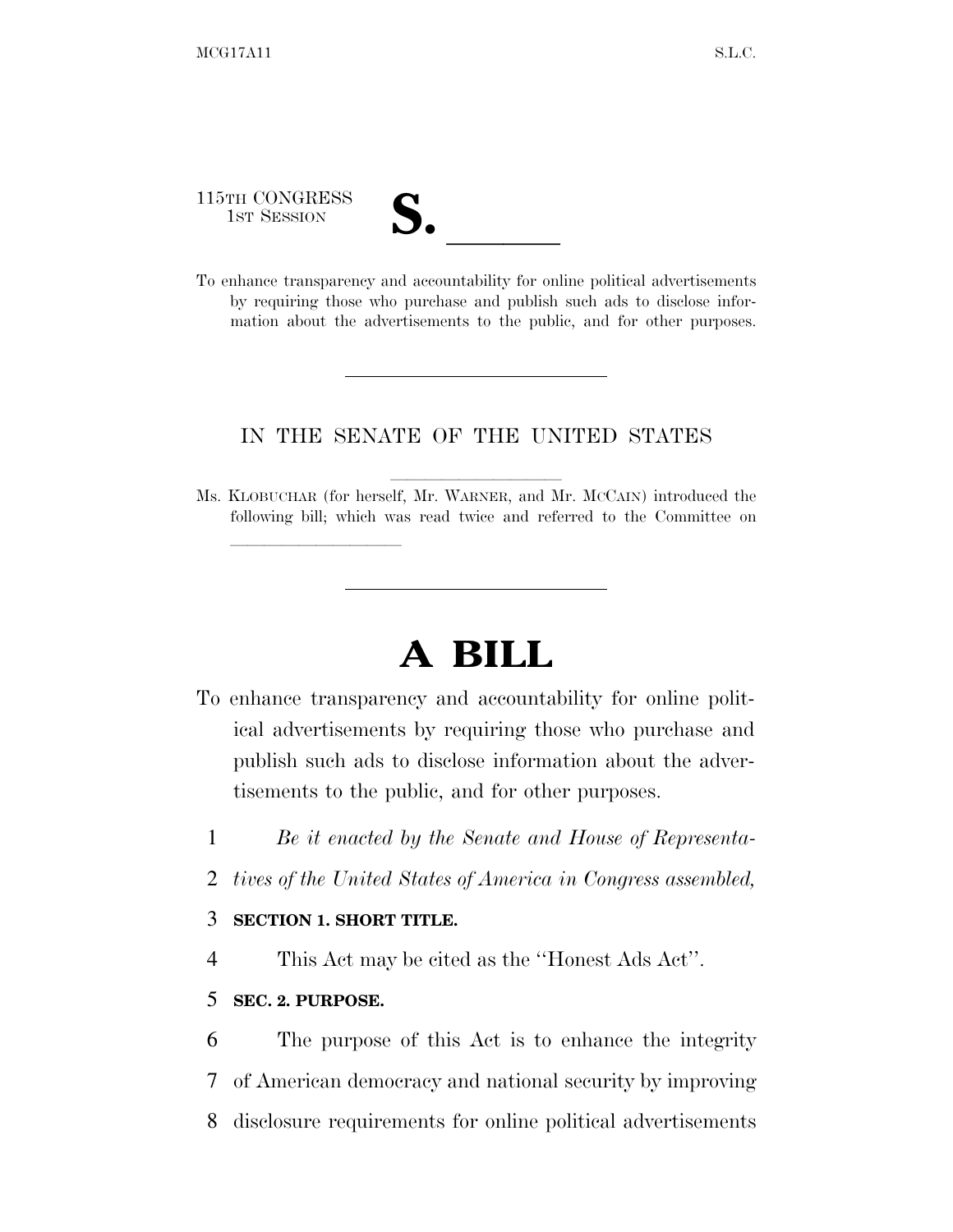in order to uphold the United States Supreme Court's well-established standard that the electorate bears the right to be fully informed.

#### **SEC. 3. FINDINGS.**

Congress makes the following findings:

 (1) On January 6, 2017, the Office of the Di- rector of National Intelligence published a report ti- tled ''Assessing Russian Activities and Intentions in Recent U.S. Elections'', noting that ''Russian Presi- dent Vladimir Putin ordered an influence campaign in 2016 aimed at the US presidential election . . .''. Moscow's influence campaign followed a Russian messaging strategy that blends covert intelligence operation—such as cyber activity—with overt efforts by Russian Government agencies, state-funded media, third-party intermediaries, and paid social media users or ''trolls.''

 (2) On November 24, 2016, the Washington Post reported findings from 2 teams of independent researchers that concluded Russians ''exploited American-made technology platforms to attack U.S. democracy at a particularly vulnerable moment . . . as part of a broadly effective strategy of sowing dis-trust in U.S. democracy and its leaders.''.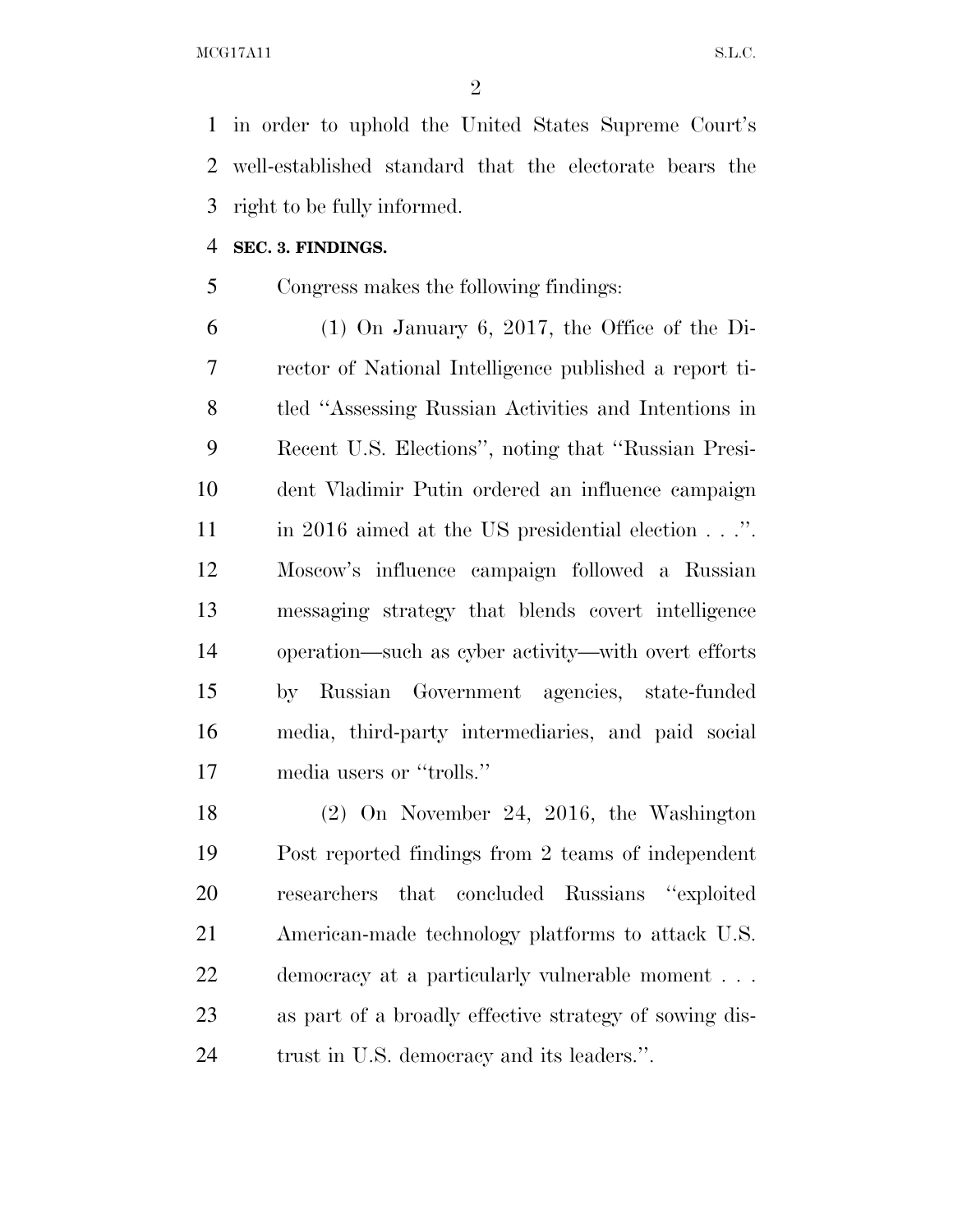(3) Findings from a 2017 study on the manipu- lation of public opinion through social media con- ducted by the Computational Propaganda Research Project at the Oxford Internet Institute found that the Kremlin is using pro-Russian bots to manipulate public discourse to a highly targeted audience. With a sample of nearly 1,300,000 tweets, researchers found that in the 2016 election's 3 decisive states, propaganda constituted 40 percent of the sampled election-related tweets that went to Pennsylvanians, 34 percent to Michigan voters, and 30 percent to those in Wisconsin. In other swing states, the figure reached 42 percent in Missouri, 41 percent in Flor- ida, 40 percent in North Carolina, 38 percent in Colorado, and 35 percent in Ohio.

 (4) On September 6, 2017, the nation's largest social media platform disclosed that between June 2015 and May 2017, Russian entities purchased \$100,000 in political advertisements, publishing 20 roughly 3,000 ads linked to fake accounts associated with the Internet Research Agency, a pro-Kremlin organization. According to the company, the ads purchased focused ''on amplifying divisive social and political messages . . .''.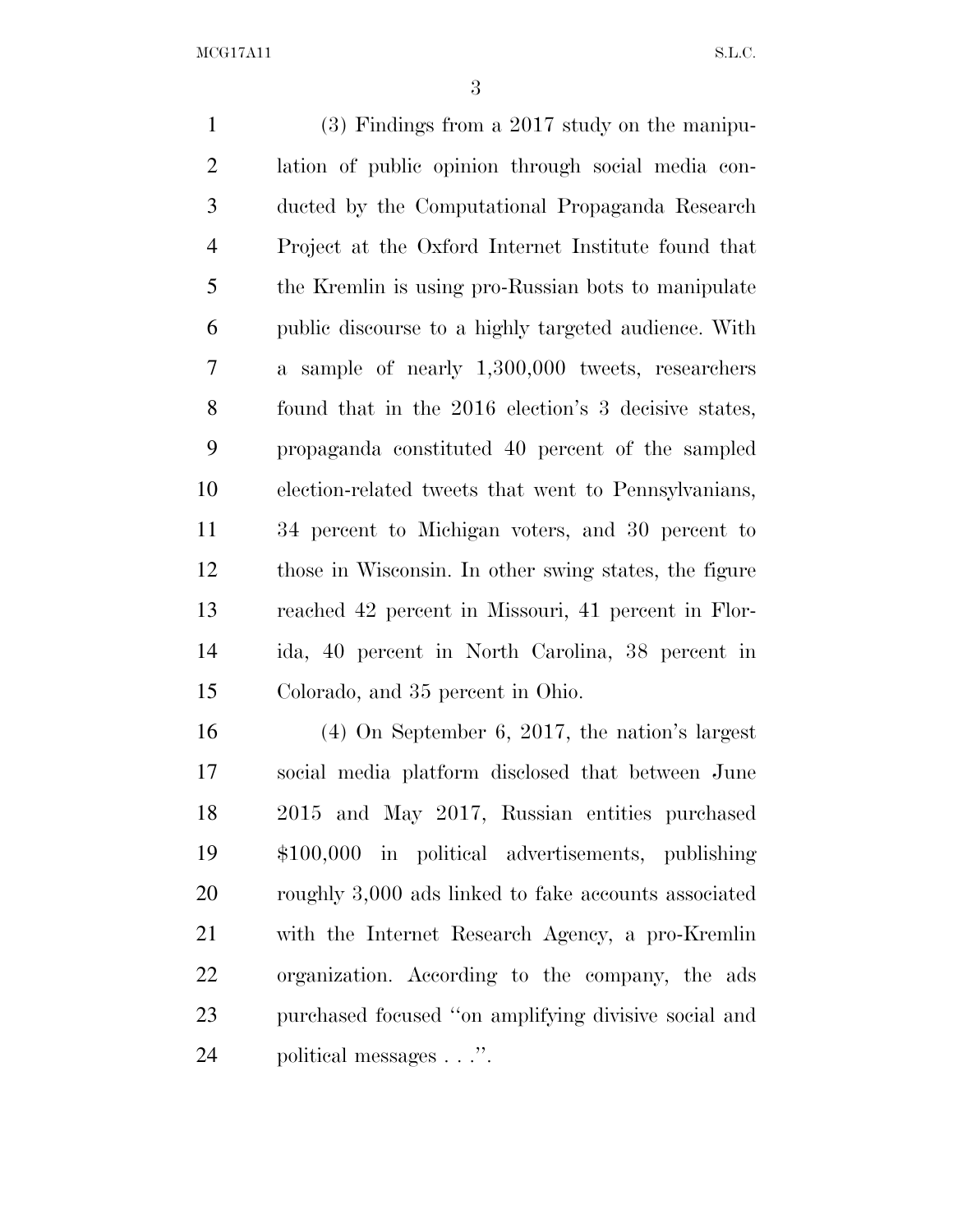(5) In 2002, the Bipartisan Campaign Reform Act became law, establishing disclosure requirements for political advertisements distributed from a tele- vision or radio broadcast station or provider of cable or satellite television. In 2003, the Supreme Court upheld regulations on electioneering communications established under the Act, noting that such require- ments ''provide the electorate with information and insure that the voters are fully informed about the person or group who is speaking.''.

 (6) According to a study from Borrell Associ- ates, in 2016, \$1,415,000,000 was spent on online advertising, more than quadruple the amount in 2012.

 (7) The reach of a few large Internet plat- forms—larger than any broadcast, satellite, or cable provider—has greatly facilitated the scope and effec- tiveness of disinformation campaigns. For instance, the largest platform has over 210,000,000 Ameri- cans users—over 160,000,000 of them on a daily basis. By contrast, the largest cable television pro- vider has 22,430,000 subscribers, while the largest satellite television provider has 21,000,000 sub- scribers. And the most-watched television broadcast in U.S. history had 118,000,000 viewers.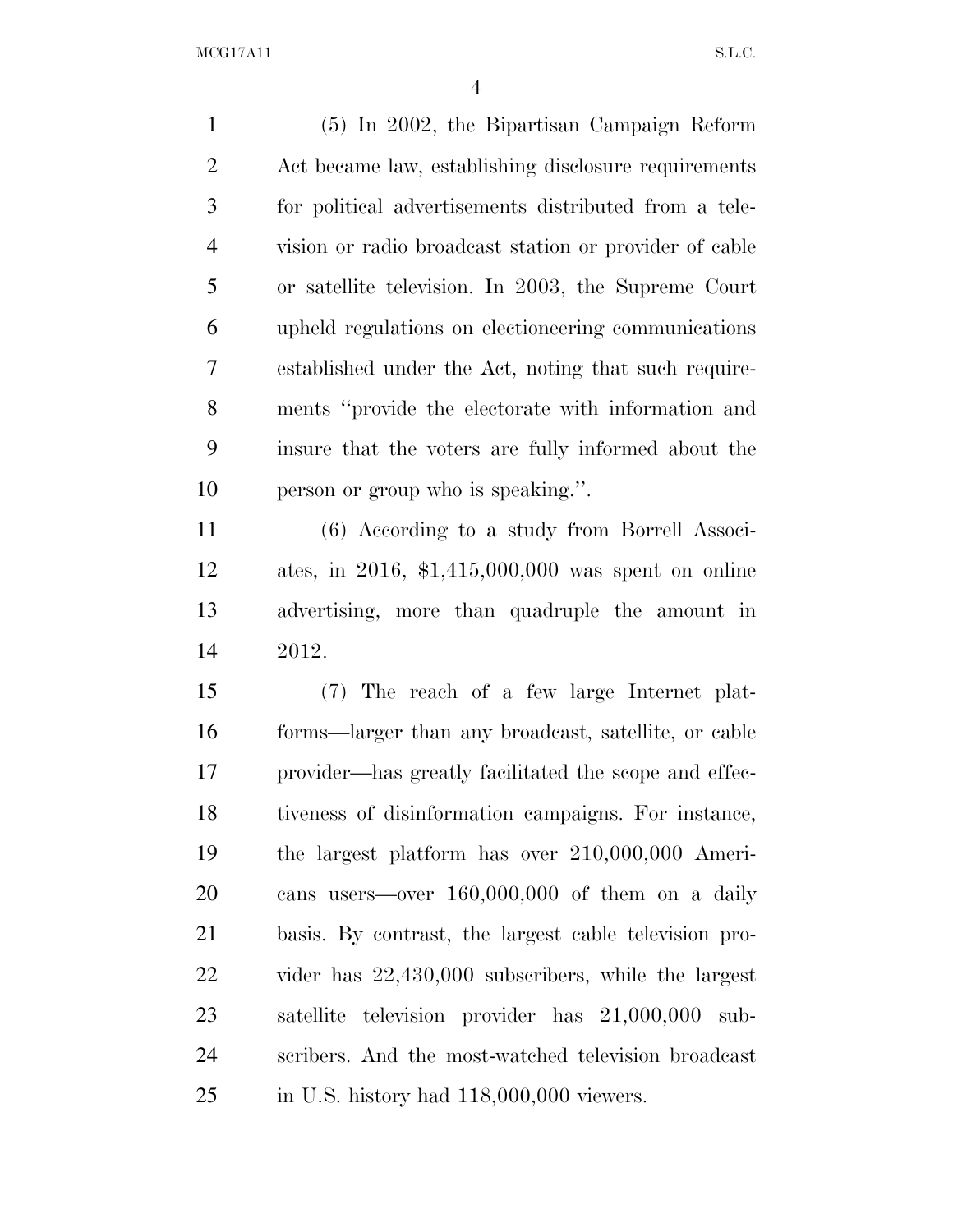(8) The public nature of broadcast television, radio, and satellite ensures a level of publicity for any political advertisement. These communications are accessible to the press, fact-checkers, and polit- ical opponents; this creates strong disincentives for a candidate to disseminate materially false, inflam- matory, or contradictory messages to the public. So- cial media platforms, in contrast, can target portions of the electorate with direct, ephemeral advertise- ments often on the basis of private information the platform has on individuals, enabling political adver- tisements that are contradictory, racially or socially inflammatory, or materially false.

 (9) According to comScore, 2 companies own 8 of the 10 most popular smartphone applications as of June 2017, including the most popular social media and email services—which deliver information and news to users without requiring proactivity by the user. Those same 2 companies accounted for 99 percent of revenue growth from digital advertising in 2016, including 77 percent of gross spending. 79 percent of online Americans—representing 68 per- cent of all Americans—use the single largest social network, while 66 percent of these users are most 25 likely to get their news from that site.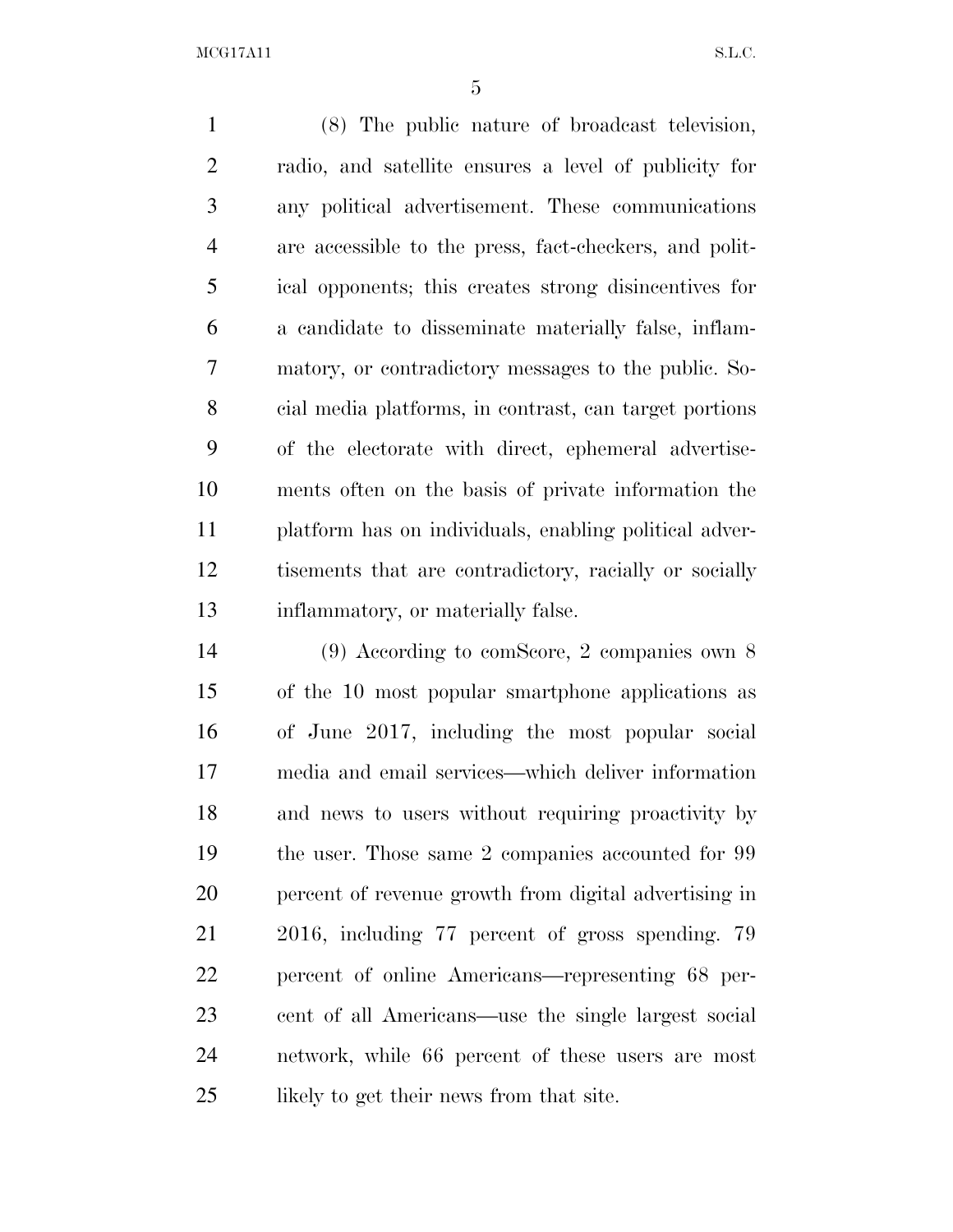(10) In its 2006 rulemaking, the Federal Elec- tion Commission noted that only 18 percent of all Americans cited the Internet as their leading source of news about the 2004 presidential election; by con- trast, the Pew Research Center found that 65 per- cent of Americans identified an Internet-based source as their leading source of information for the 2016 election.

 (11) The Federal Election Commission, the independent Federal agency charged with protecting the integrity of the Federal campaign finance proc- ess by providing transparency and administering campaign finance laws, has failed to take action to address online political advertisements.

 (12) In testimony before the Senate Select Committee on Intelligence titled, ''Disinformation: A Primer in Russian Active Measures and Influence Campaigns,'' multiple expert witnesses testified that while the disinformation tactics of foreign adver- saries have not necessarily changed, social media services now provide ''platform[s] practically pur- pose-built for active measures[.]'' Similarly, as Gen. (RET) Keith B. Alexander, the former Director of the National Security Agency, testified, during the Cold War ''if the Soviet Union sought to manipulate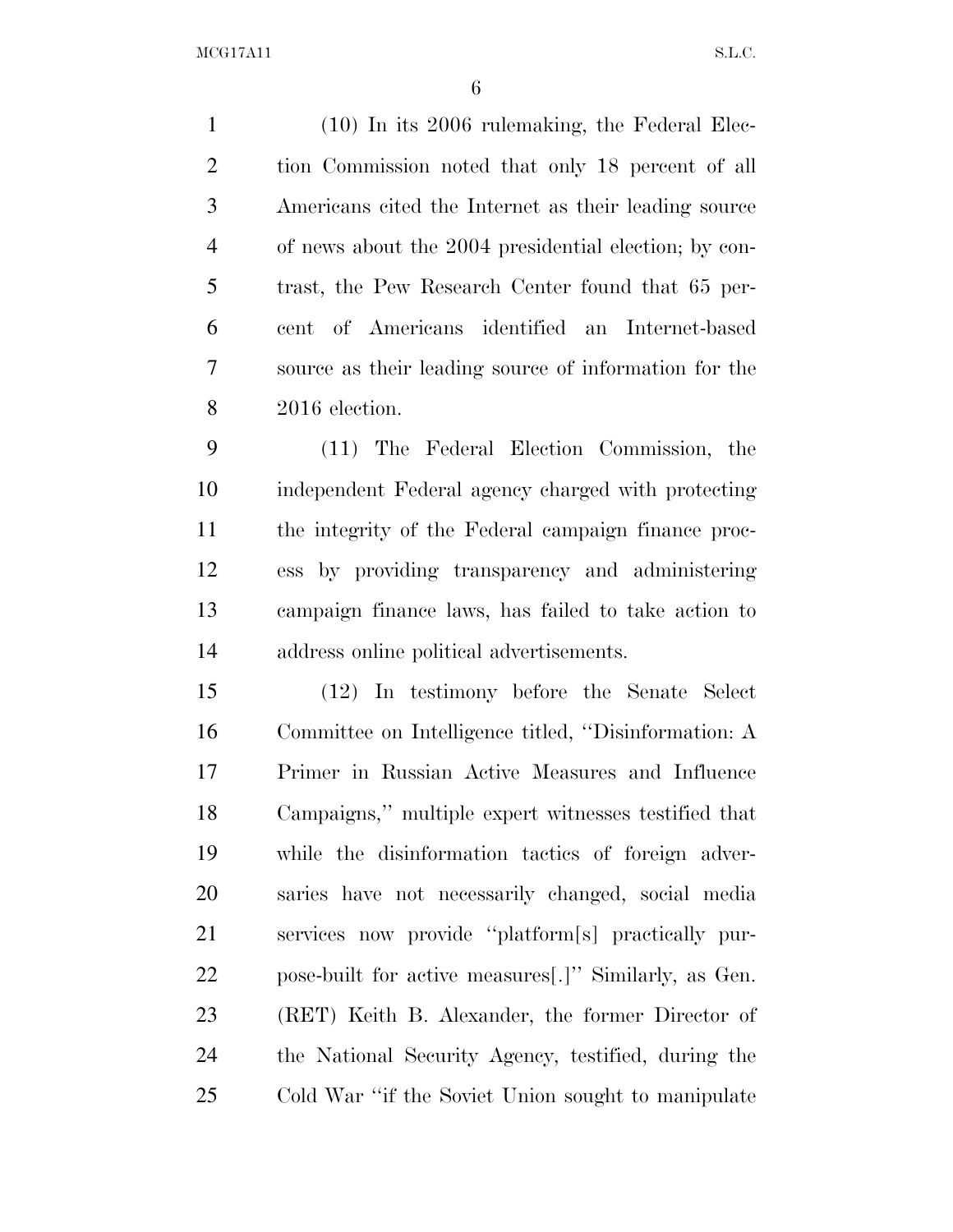information flow, it would have to do so principally 2 through its own propaganda outlets or through ac- tive measures that would generate specific news: planting of leaflets, inciting of violence, creation of other false materials and narratives. But the news itself was hard to manipulate because it would have required actual control of the organs of media, which took long-term efforts to penetrate. Today, however, because the clear majority of the information on so- cial media sites is uncurated and there is a rapid proliferation of information sources and other sites that can reinforce information, there is an increasing likelihood that the information available to average consumers may be inaccurate (whether intentionally or otherwise) and may be more easily manipulable than in prior eras.''.

 (13) Current regulations on political advertise- ments do not provide sufficient transparency to up- hold the public's right to be fully informed about po-20 litical advertisements made online.

# **SEC. 4. SENSE OF CONGRESS.**

22 It is the sense of Congress that—

 (1) the dramatic increase in digital political ad- vertisements, and the growing centrality of online platforms in the lives of Americans, requires the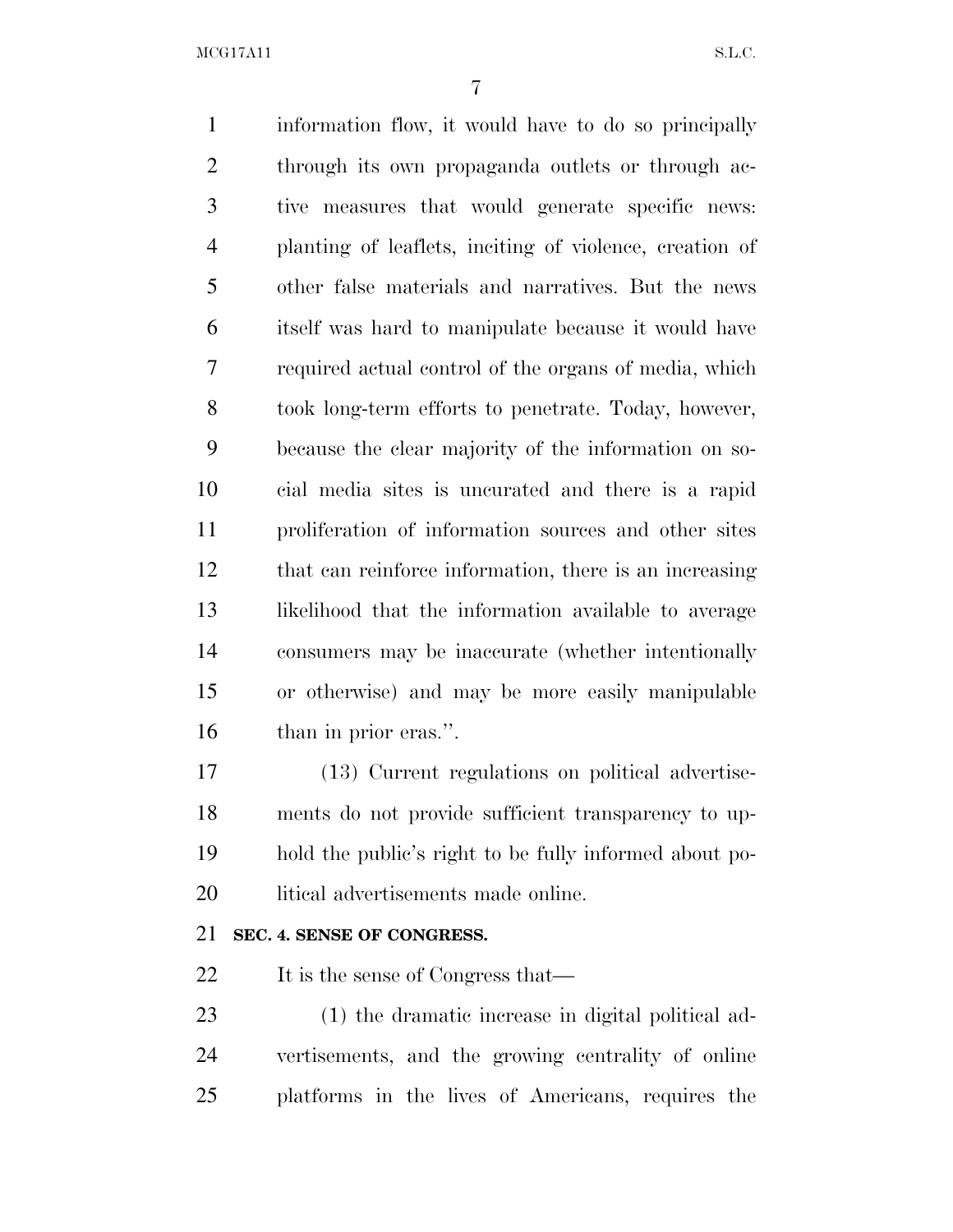Congress and the Federal Election Commission to take meaningful action to ensure that laws and reg- ulations provide the accountability and transparency 4 that is fundamental to our democracy;

 (2) free and fair elections require both trans- parency and accountability which give the public a right to know the true sources of funding for polit- ical advertisements in order to make informed polit- ical choices and hold elected officials accountable; and

 (3) transparency of funding for political adver- tisements is essential to enforce other campaign fi- nance laws, including the prohibition on campaign spending by foreign nationals.

 **SEC. 5. EXPANSION OF DEFINITION OF PUBLIC COMMU-NICATION.** 

 (a) IN GENERAL.—Paragraph (22) of section 301 of the Federal Election Campaign Act of 1971 (52 U.S.C. 30101(22)) is amended by striking ''or satellite commu- nication'' and inserting ''satellite, paid Internet, or paid digital communication''.

 (b) TREATMENT OF CONTRIBUTIONS AND EXPENDI- TURES.—Section 301 of such Act (52 U.S.C. 30101) is amended—

25 (1) in paragraph  $(8)(B)$ —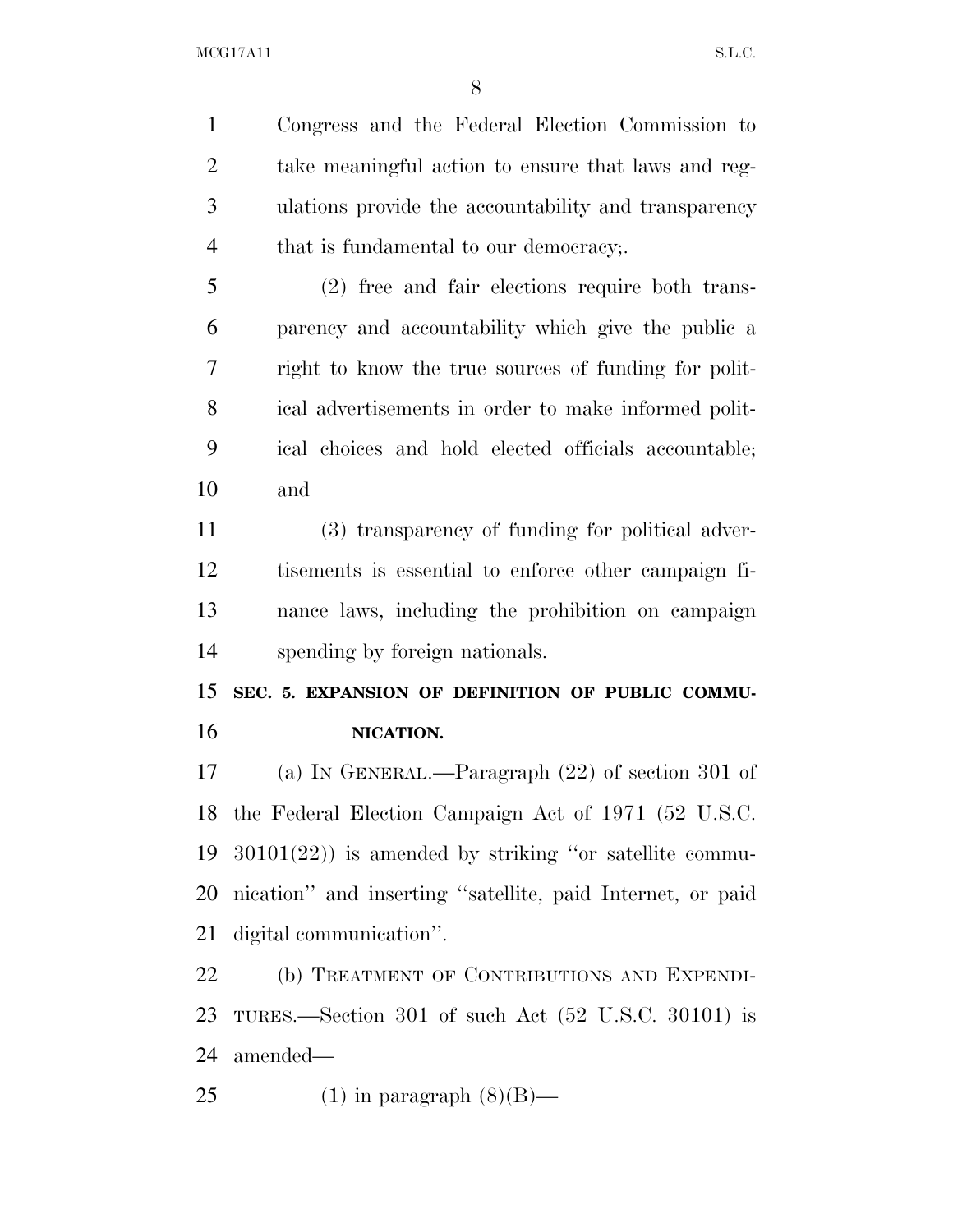| $\mathbf{1}$   | (A) by striking "on broadcasting stations,         |
|----------------|----------------------------------------------------|
| $\overline{2}$ | or in newspapers, magazines, or similar types of   |
| 3              | general public political advertising" in clause    |
| $\overline{4}$ | (v) and inserting "in any public communica-        |
| 5              | $\text{tion}''$ ;                                  |
| 6              | (B) by striking "broadcasting, newspaper,          |
| 7              | magazine, billboard, direct mail, or similar type  |
| 8              | of general public communication or political ad-   |
| 9              | vertising" in clause $(ix)(1)$ and inserting "pub- |
| 10             | lic communication"; and                            |
| 11             | (C) by striking "but not including the use         |
| 12             | of broadcasting, newspapers, magazines, bill-      |
| 13             | boards, direct mail, or similar types of general   |
| 14             | public communication or political advertising"     |
| 15             | in clause (x) and inserting "but not including     |
| 16             | use in any public communication"; and              |
| 17             | $(2)$ in paragraph $(9)(B)$ —                      |
| 18             | (A) by striking clause (i) and inserting the       |
| 19             | following:                                         |
| 20             | "(i) any news story, commentary, or                |
| 21             | editorial distributed through the facilities       |
| 22             | of any broadcasting station or any print,          |
| 23             | online, or digital newspaper, magazine,            |
| 24             | blog, publication, or periodical, unless such      |
| 25             | broadcasting, print, online, or digital facili-    |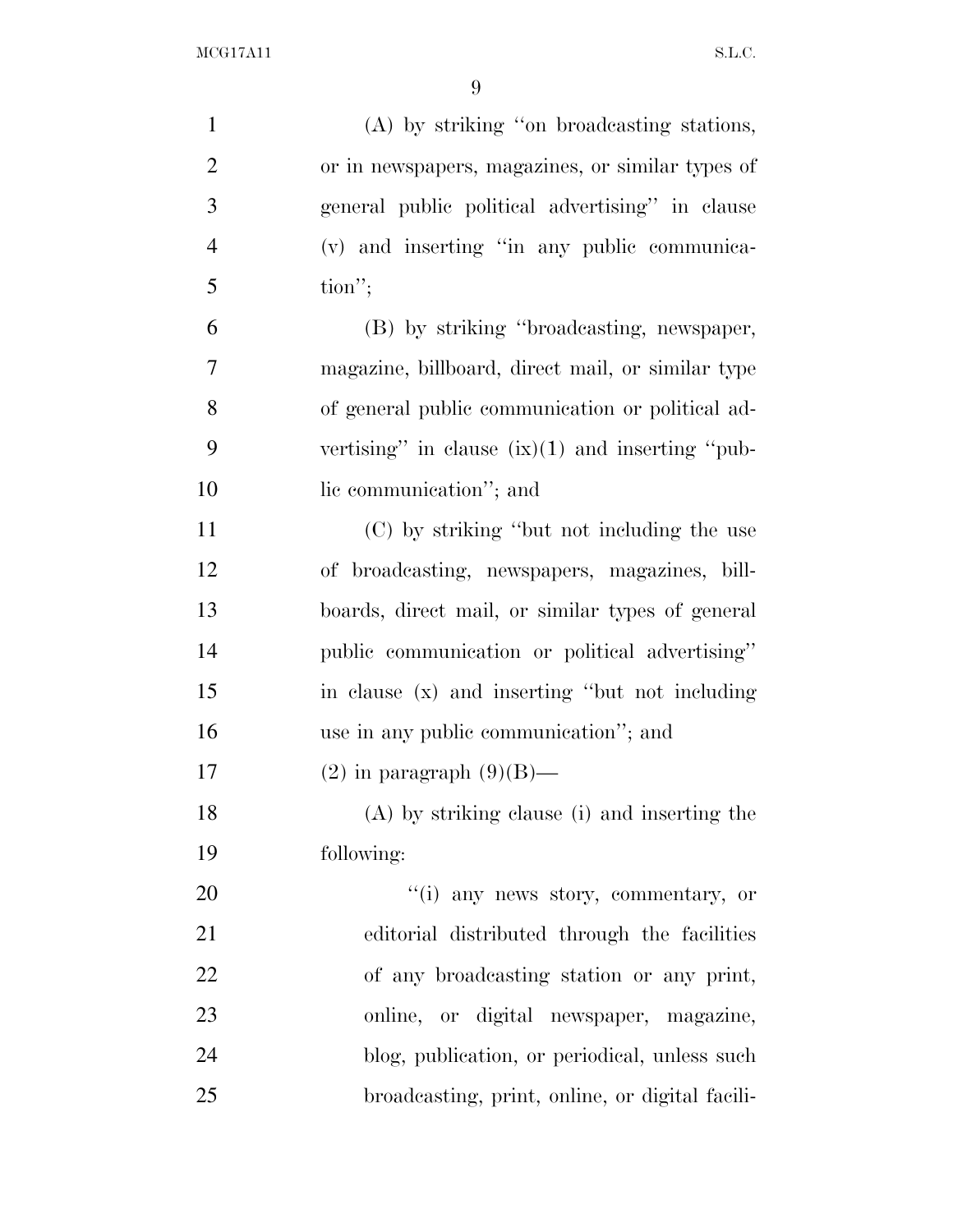| $\mathbf{1}$   | ties are owned or controlled by any polit-           |
|----------------|------------------------------------------------------|
| $\overline{2}$ | ical party, political committee, or can-             |
| 3              | didate;"; and.                                       |
| $\overline{4}$ | (B) by striking "on broadcasting stations,           |
| 5              | or in newspapers, magazines, or similar types of     |
| 6              | general public political advertising" in clause      |
| 7              | (iv) and inserting "in any public communica-         |
| 8              | tion".                                               |
| 9              | (c) DISCLOSURE AND DISCLAIMER STATEMENTS.-           |
| 10             | Subsection (a) of section 318 of such Act (52 U.S.C. |
| 11             | $30120$ ) is amended—                                |
| 12             | (1) by striking "financing any communication         |
| 13             | through any broadcasting station, newspaper, maga-   |
| 14             | zine, outdoor advertising facility, mailing, or any  |
| 15             | other type of general public political advertising"  |
| 16             | and inserting "financing any public communication";  |
| 17             | and                                                  |
| 18             | (2) by striking "solicits any contribution           |
| 19             | through any broadcasting station, newspaper, maga-   |
| 20             | zine, outdoor advertising facility, mailing, or any  |
| 21             | other type of general public political advertising"  |
| 22             | and inserting "solicits any contribution through any |
| 23             | public communication".                               |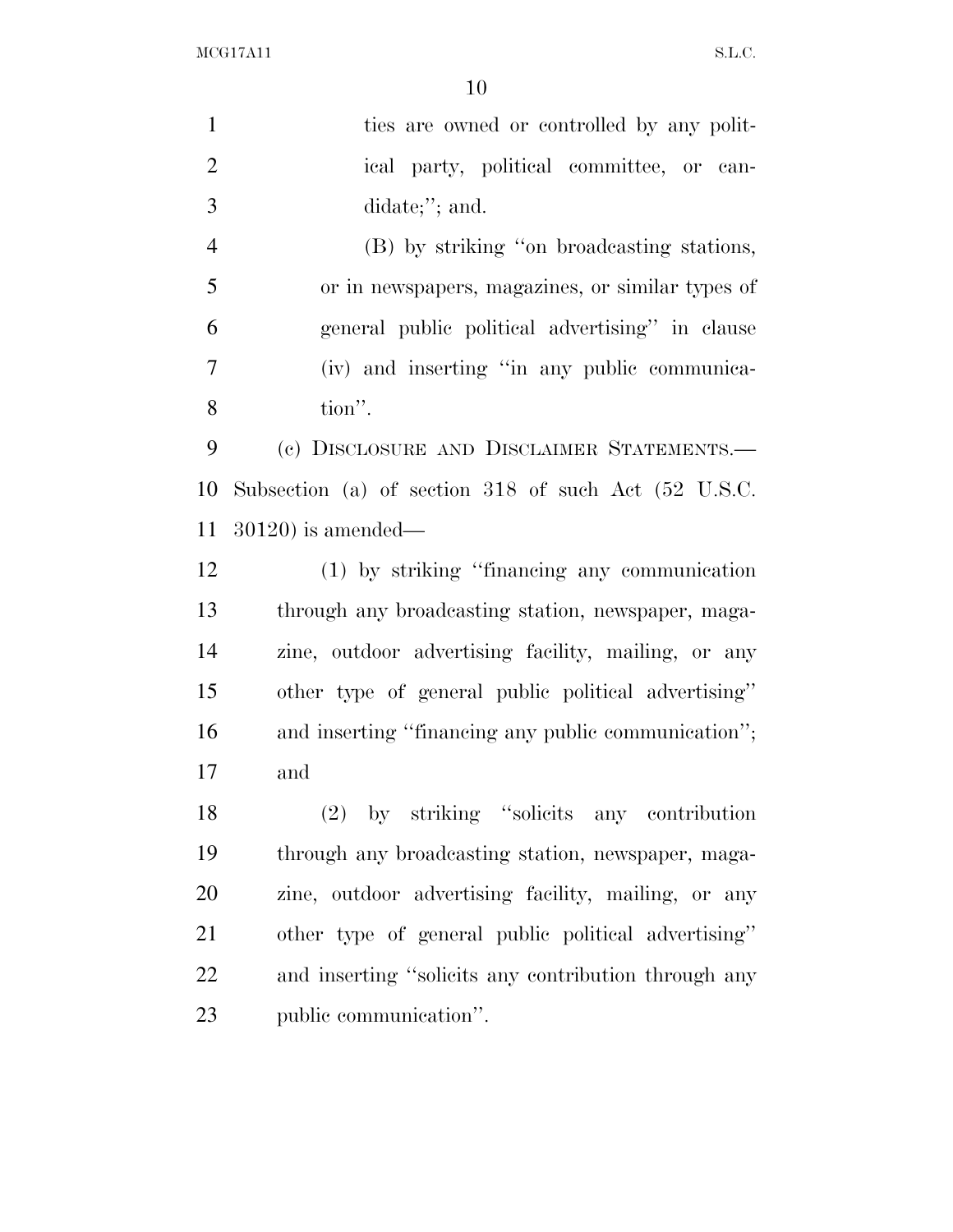| $\mathbf{1}$   | SEC. 6. EXPANSION OF DEFINITION OF ELECTIONEERING               |
|----------------|-----------------------------------------------------------------|
| $\overline{2}$ | <b>COMMUNICATION.</b>                                           |
| 3              | (a) EXPANSION TO ONLINE COMMUNICATIONS.—                        |
| $\overline{4}$ | (1) APPLICATION TO QUALIFIED INTERNET AND                       |
| 5              | DIGITAL COMMUNICATIONS.-                                        |
| 6              | $(A)$ IN GENERAL.—Subparagraph $(A)$ of                         |
| 7              | section $304(f)(3)$ of the Federal Election Cam-                |
| 8              | paign Act of 1971 (52 U.S.C. 30104(f)(3)(A))                    |
| 9              | is amended by striking "or satellite communica-                 |
| 10             | tion" each place it appears in clauses (i) and                  |
| 11             | (ii) and inserting "satellite, or qualified Inter-              |
| 12             | net or digital communication".                                  |
| 13             | (B) QUALIFIED INTERNET OR DIGITAL                               |
| 14             | COMMUNICATION.—Paragraph (3) of section                         |
| 15             | $304(f)$ of such Act $(52 \text{ U.S.C. } 30104(f))$ is         |
| 16             | amended by adding at the end the following                      |
| 17             | new subparagraph:                                               |
| 18             | "(D) QUALIFIED INTERNET OR DIGITAL                              |
| 19             | COMMUNICATION.—The term 'qualified Internet                     |
| 20             | or digital communication' means any commu-                      |
| 21             | nication which is placed or promoted for a fee                  |
| 22             | on an online platform (as defined in subsection                 |
| 23             | $(j)(3))$ .".                                                   |
| 24             | (2)<br>NONAPPLICATION OF<br><b>RELEVANT</b><br>ELEC-            |
| 25             | COMMUNICATIONS.—Section<br><b>TORATE</b><br>TO<br><b>ONLINE</b> |
| 26             | $304(f)(3)(A)(i)(III)$ of such Act<br>(52)<br>U.S.C.            |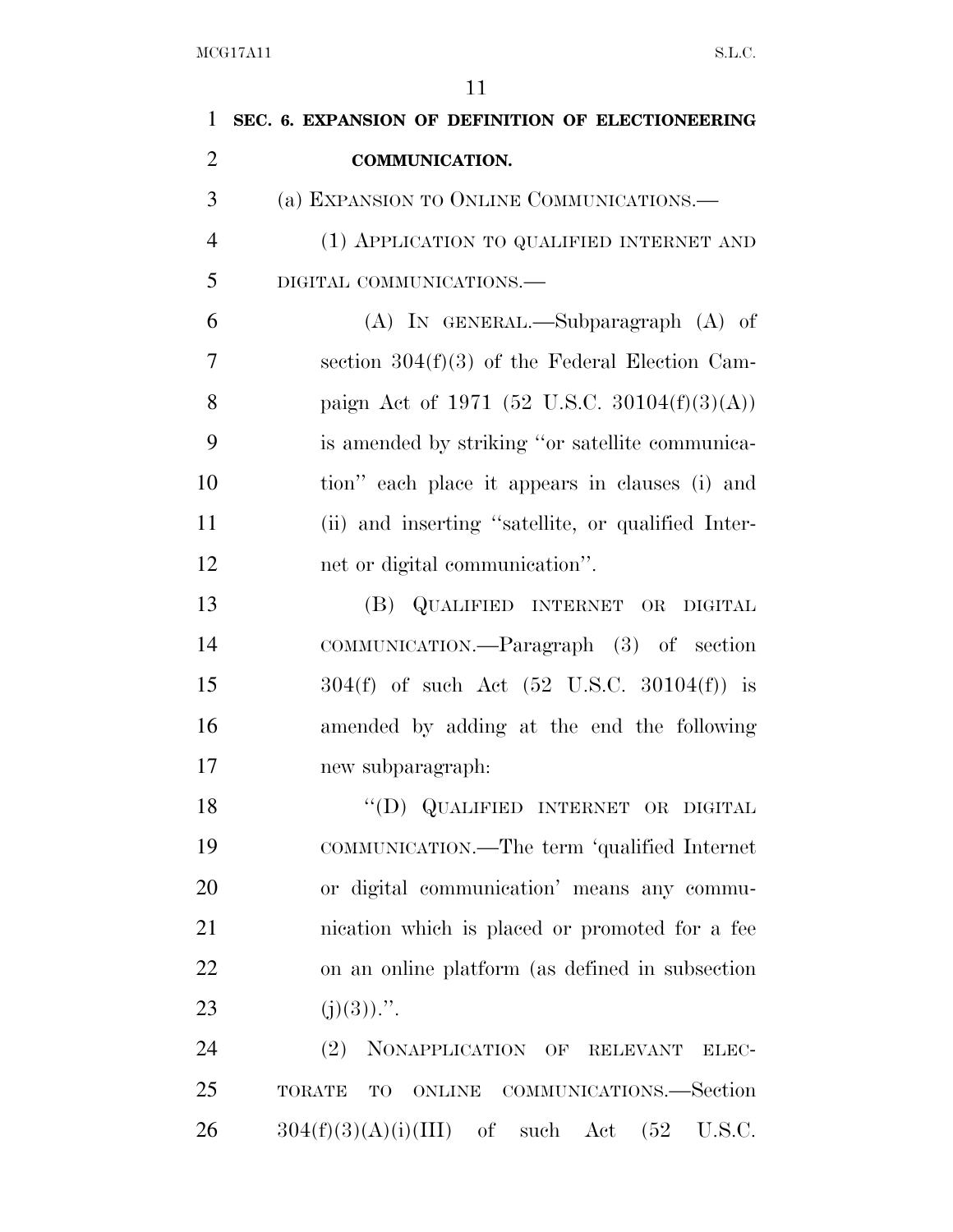| $\mathbf{1}$   | $30104(f)(3)(A)(i)(III))$ is amended by inserting "any     |
|----------------|------------------------------------------------------------|
| $\overline{2}$ | broadcast, cable, or satellite" before "communica-         |
| 3              | tion".                                                     |
| $\overline{4}$ | NEWS EXEMPTION.—Section<br>(3)                             |
| 5              | $304(f)(3)(B)(i)$ of such Act $(52 \text{ U.S.C.})$        |
| 6              | $30104(f)(3)(B(i))$ is amended to read as follows:         |
| $\overline{7}$ | "(i) a communication appearing in a                        |
| 8              | news story, commentary, or editorial dis-                  |
| 9              | tributed through the facilities of any                     |
| 10             | broadcasting station or any online or dig-                 |
| 11             | ital newspaper, magazine, blog, publica-                   |
| 12             | tion, or periodical, unless such broad-                    |
| 13             | casting, online, or digital facilities are                 |
| 14             | owned or controlled by any political party,                |
| 15             | political committee, or candidate;".                       |
| 16             | (b) EFFECTIVE DATE.—The amendments made by                 |
|                | 17 this section shall apply with respect to communications |
|                | 18 made on or after January 1, 2018.                       |
| 19             | SEC. 7. APPLICATION OF DISCLAIMER STATEMENTS TO ON-        |
| 20             | LINE COMMUNICATIONS.                                       |
| 21             | (a) CLEAR AND CONSPICUOUS MANNER REQUIRE-                  |
| 22             | MENT.—Subsection (a) of section 318 of the Federal Elec-   |
| 23             | tion Campaign Act of 1971 (52 U.S.C. 30120(a)) is          |
| 24             | amended—                                                   |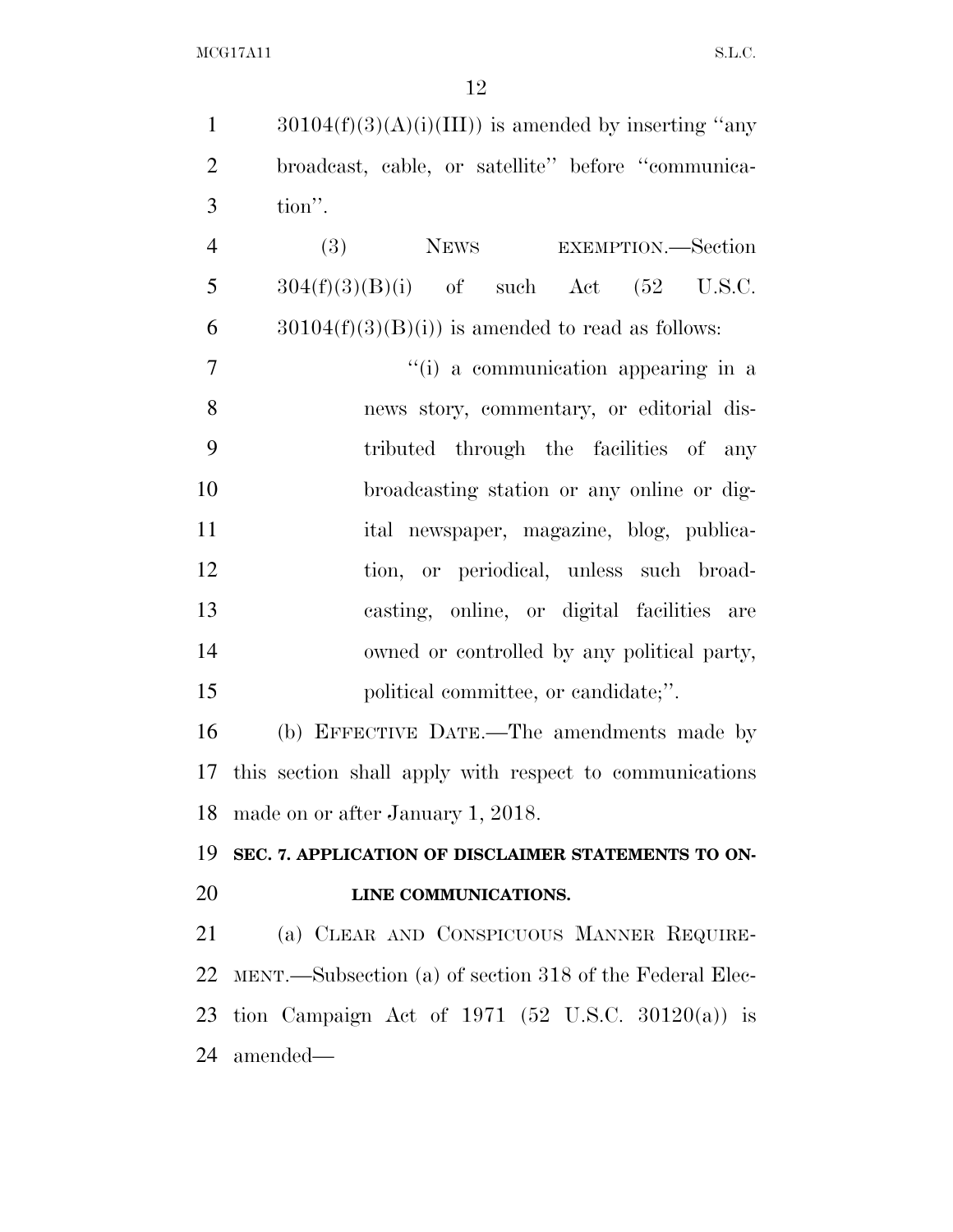(1) by striking ''shall clearly state'' each place 2 it appears in paragraphs  $(1)$ ,  $(2)$ , and  $(3)$  and in- serting ''shall state in a clear and conspicuous man- ner'', and (2) by adding at the end the following flush sentence: ''For purposes of this subsection, a com- munication does not make a statement in a clear and conspicuous manner if it is difficult to read or hear or if the placement is easily overlooked.''. (b) SPECIAL RULES FOR QUALIFIED INTERNET OR DIGITAL COMMUNICATIONS.— 12 (1) IN GENERAL.—Section 318 of such Act (52) U.S.C. 30120) is amended by adding at the end the following new subsection: 15 "(e) SPECIAL RULES FOR QUALIFIED INTERNET OR DIGITAL COMMUNICATIONS.—

17 <sup>''</sup>(1) SPECIAL RULES WITH RESPECT TO STATE- MENTS.—In the case of any qualified Internet or digital communication (as defined in section  $20 \qquad 304(f)(3)(D)$  which is disseminated through a me- dium in which the provision of all of the information specified in this section is not possible, the commu- nication shall, in a clear and conspicuous manner— 24 ''(A) state the name of the person who

paid for the communication; and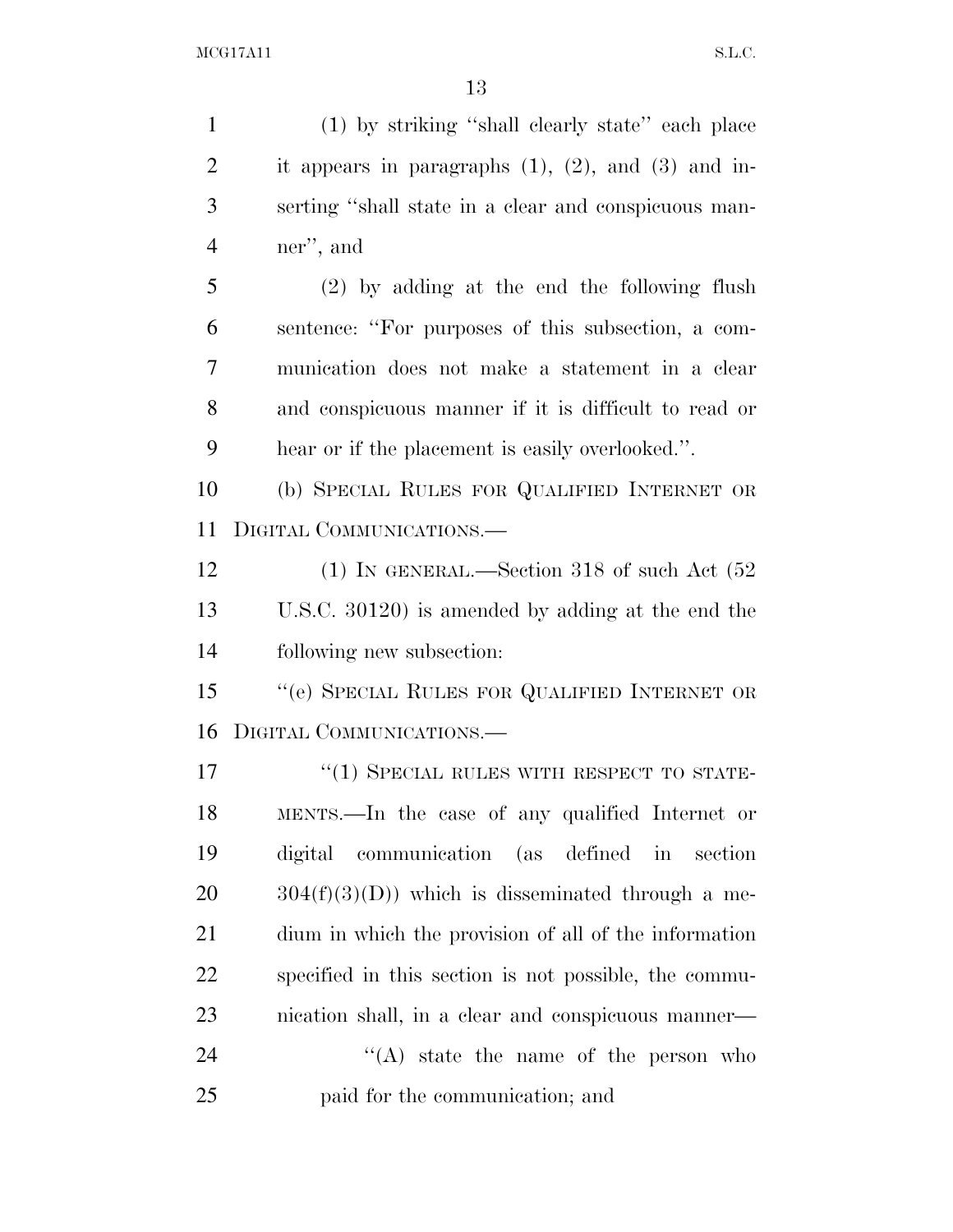| $\mathbf{1}$   | $\lq\lq$ (B) provide a means for the recipient of      |
|----------------|--------------------------------------------------------|
| $\overline{2}$ | the communication to obtain the remainder of           |
| 3              | the information required under this section with       |
| $\overline{4}$ | minimal effort and without receiving or viewing        |
| 5              | any additional material other than such re-            |
| 6              | quired information.                                    |
| 7              | "(2) SAFE HARBOR FOR DETERMINING CLEAR                 |
| 8              | CONSPICUOUS MANNER.—A statement in a<br><b>AND</b>     |
| 9              | qualified Internet or digital communication (as de-    |
| 10             | fined in section $304(f)(3)(D)$ shall be considered to |
| 11             | be made in a clear and conspicuous manner as pro-      |
| 12             | vided in subsection (a) if the communication meets     |
| 13             | the following requirements:                            |
| 14             | "(A) TEXT OR GRAPHIC COMMUNICA-                        |
| 15             | TIONS.—In the case of a text or graphic com-           |
| 16             | munication, the statement—                             |
| 17             | "(i) appears in letters at least as large              |
| 18             | as the majority of the text in the commu-              |
| 19             | nication; and                                          |
| 20             | "(ii) meets the requirements of para-                  |
| 21             | graphs $(2)$ and $(3)$ of subsection $(e)$ .           |
| 22             | "(B) AUDIO COMMUNICATIONS.—In the                      |
| 23             | case of an audio communication, the statement          |
| 24             | is spoken in a clearly audible and intelligible        |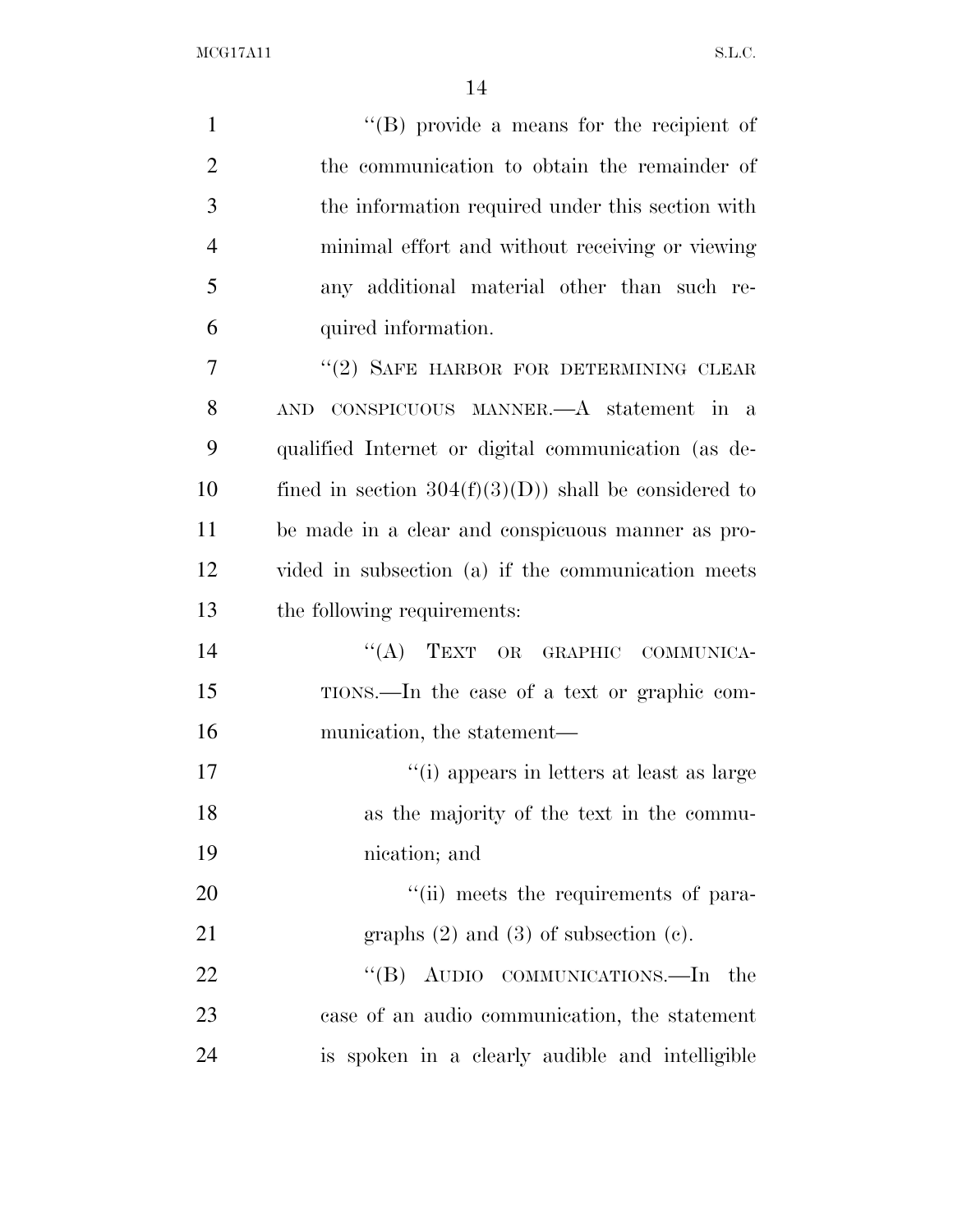| $\mathbf{1}$   | manner at the beginning or end of the commu-            |
|----------------|---------------------------------------------------------|
| $\overline{2}$ | nication and lasts at least 3 seconds.                  |
| 3              | " $(C)$ VIDEO COMMUNICATIONS.—In the                    |
| $\overline{4}$ | case of a video communication which also in-            |
| 5              | cludes audio, the statement—                            |
| 6              | "(i) is included at either the beginning                |
| 7              | or the end of the communication; and                    |
| 8              | $\lq\lq$ (ii) is made both in—                          |
| 9              | $\lq\lq$ a written format that meets                    |
| 10             | the requirements of subparagraph $(A)$                  |
| 11             | and appears for at least 4 seconds;                     |
| 12             | and                                                     |
| 13             | $``(\Pi)$<br>an audible format that                     |
| 14             | meets the requirements of subpara-                      |
| 15             | $graph(B)$ .                                            |
| 16             | "(D) OTHER COMMUNICATIONS.—In the                       |
| 17             | case of any other type of communication, the            |
| 18             | statement is at least as clear and conspicuous          |
| 19             | as the statement specified in subparagraphs             |
| 20             | $(A), (B),$ or $(C).$ ".                                |
| 21             | (2) NONAPPLICATION OF CERTAIN<br>EXCEP-                 |
| 22             | TIONS.—The exceptions provided in<br>section            |
| 23             | $110.11(f)(1)(i)$ and (ii) of title 11, Code of Federal |
| 24             | Regulations, or any successor to such rules, shall      |
| 25             | have no application to qualified Internet or digital    |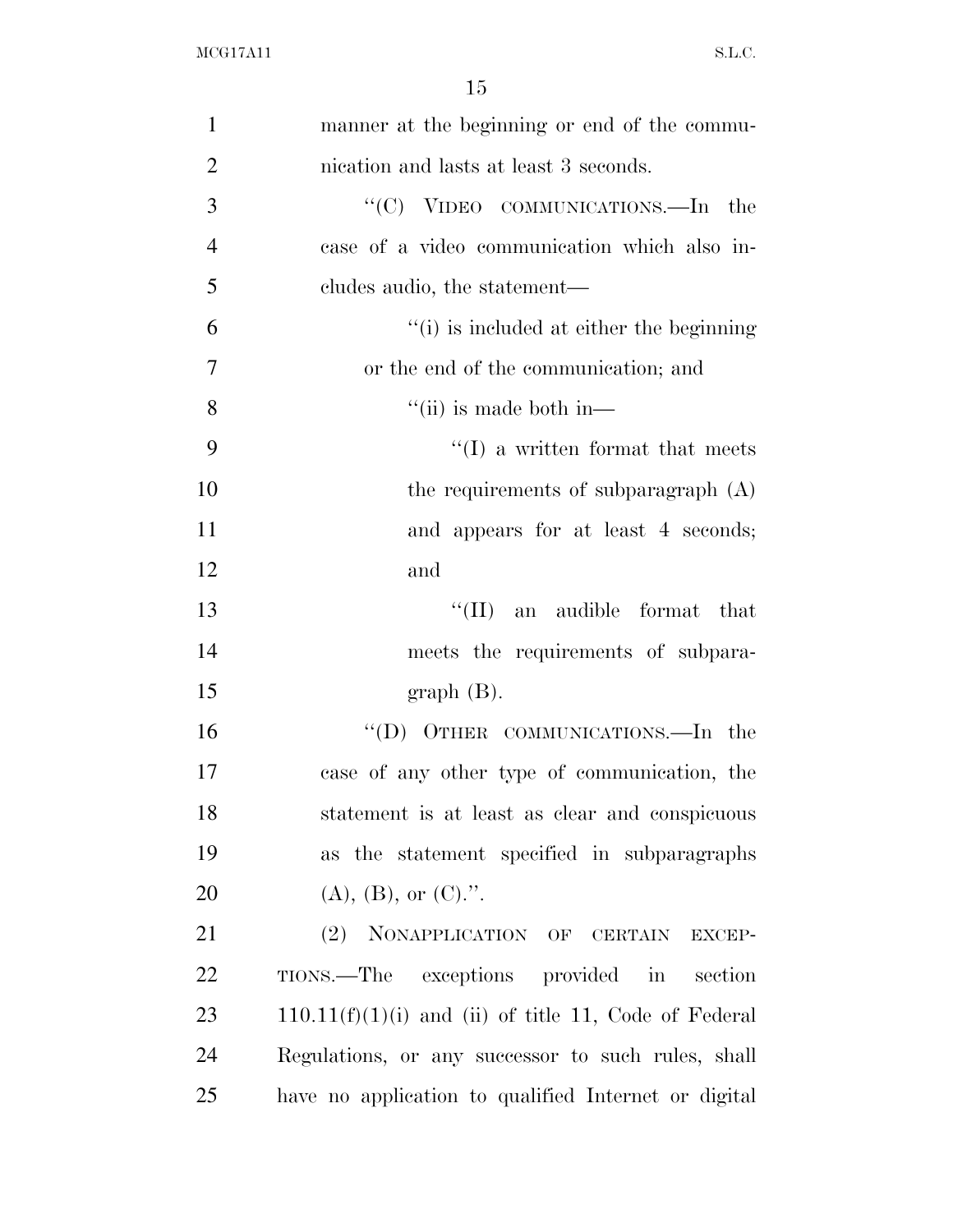| $\mathbf{1}$   | communications (as defined in section $304(f)(3)(D)$ ) |
|----------------|--------------------------------------------------------|
| $\overline{2}$ | of the Federal Election Campaign Act of 1971).         |
| 3              | (c) MODIFICATION OF ADDITIONAL REQUIREMENTS            |
| $\overline{4}$ | FOR CERTAIN COMMUNICATIONS.—Section 318(d) of such     |
| 5              | Act $(52 \text{ U.S.C. } 30120(d))$ is amended—        |
| 6              | $(1)$ in paragraph $(1)(A)$ —                          |
| 7              | (A) by striking "which is transmitted                  |
| 8              | through radio" and inserting "which is in an           |
| 9              | audio format"; and                                     |
| 10             | (B) by striking "BY RADIO" in the heading              |
| 11             | and inserting "AUDIO FORMAT";                          |
| 12             | $(2)$ in paragraph $(1)(B)$ —                          |
| 13             | (A) by striking "which is transmitted                  |
| 14             | through television" and inserting "which is in         |
| 15             | video format"; and                                     |
| 16             | (B) by striking "BY TELEVISION" in the                 |
| 17             | heading and inserting "VIDEO FORMAT"; and              |
| 18             | $(3)$ in paragraph $(2)$ —                             |
| 19             | (A) by striking "transmitted through radio             |
| 20             | or television" and inserting "made in audio or         |
| 21             | video format"; and                                     |
| 22             | (B) by striking "through television" in the            |
| 23             | second sentence and inserting "in video for-           |
| 24             | mat".                                                  |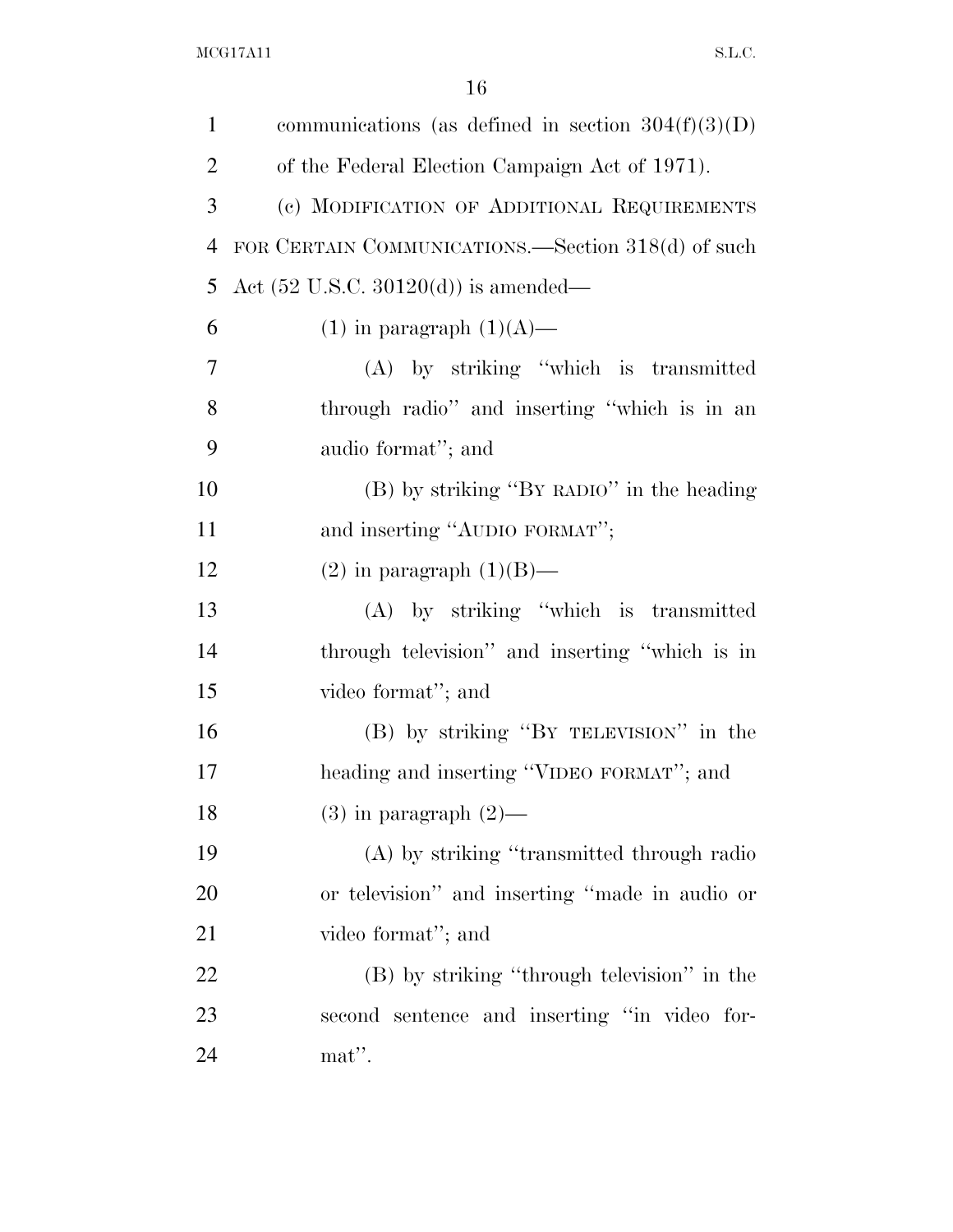| 1              | SEC. 8. POLITICAL RECORD REQUIREMENTS FOR ADVER-       |
|----------------|--------------------------------------------------------|
| $\overline{2}$ | TISING ON ONLINE PLATFORMS.                            |
| 3              | (a) IN GENERAL.—Section 304 of the Federal Elec-       |
| 4              | tion Campaign Act of 1971 (52 U.S.C. 30104) is amended |
| 5              | by adding at the end the following new subsection:     |
| 6              | "(j) DISCLOSURE OF CERTAIN ONLINE ADVERTISE-           |
| 7              | MENTS.-                                                |
| 8              | $``(1)$ IN GENERAL.—                                   |
| 9              | "(A) REQUIREMENTS FOR ONLINE PLAT-                     |
| 10             | FORMS.—An online platform shall maintain,              |
| 11             | and make available for online public inspection        |
| 12             | in machine readable format, a complete record          |
| 13             | of any request to purchase on such online plat-        |
| 14             | form a qualified political advertisement which is      |
| 15             | made by a person whose aggregate requests to           |
| 16             | purchase qualified political advertisements on         |
| 17             | such online platform during the preceding 12           |
| 18             | months exceeds \$500.                                  |
| 19             | $\lq\lq (B)$<br>REQUIREMENTS FOR<br>ADVER-             |
| 20             | TISERS.—Any person who requests to purchase            |
| 21             | a qualified political advertisement on an online       |
| 22             | platform shall provide the online platform with        |
| 23             | such information as is necessary for the online        |
| 24             | platform to comply with the requirements of            |
| 25             | subparagraph $(A)$ .                                   |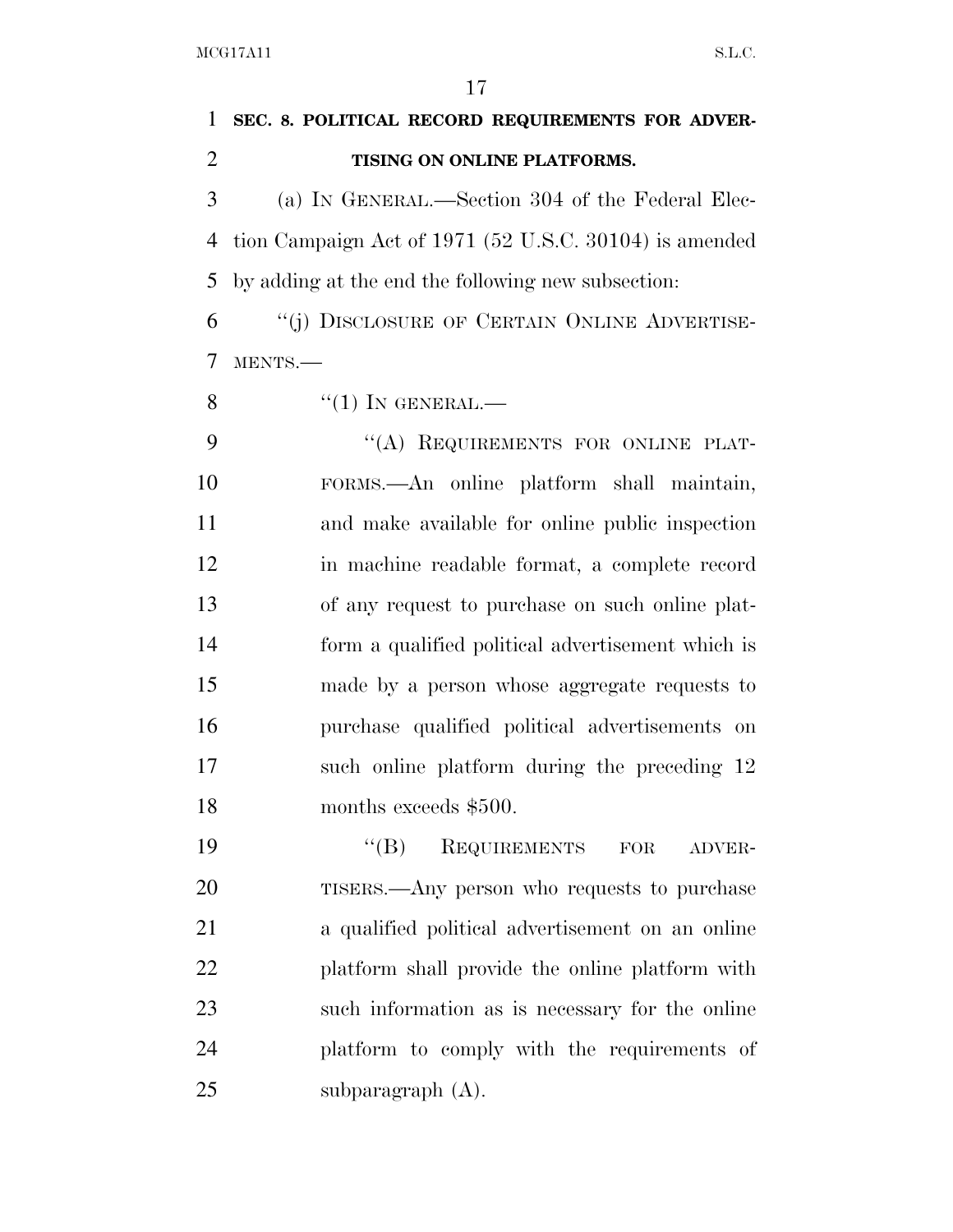| $\mathbf{1}$   | "(2) CONTENTS OF RECORD. A record main-             |
|----------------|-----------------------------------------------------|
| $\overline{2}$ | tained under paragraph $(1)(A)$ shall contain—      |
| 3              | "(A) a digital copy of the qualified political      |
| $\overline{4}$ | advertisement;                                      |
| 5              | $\lq\lq (B)$ a description of the audience targeted |
| 6              | by the advertisement, the number of views gen-      |
| 7              | erated from the advertisement, and the date         |
| 8              | and time that the advertisement is first dis-       |
| 9              | played and last displayed; and                      |
| 10             | $\lq\lq$ (C) information regarding—                 |
| 11             | "(i) the average rate charged for the               |
| 12             | advertisement;                                      |
| 13             | "(ii) the name of the candidate to                  |
| 14             | which the advertisement refers and the of-          |
| 15             | fice to which the candidate is seeking elec-        |
| 16             | tion, the election to which the advertise-          |
| 17             | ment refers, or the national legislative            |
| 18             | issue to which the advertisement refers (as         |
| 19             | applicable);                                        |
| 20             | "(iii) in the case of a request made                |
| 21             | by, or on behalf of, a candidate, the name          |
| 22             | of the candidate, the authorized committee          |
| 23             | of the candidate, and the treasurer of such         |
| 24             | committee; and                                      |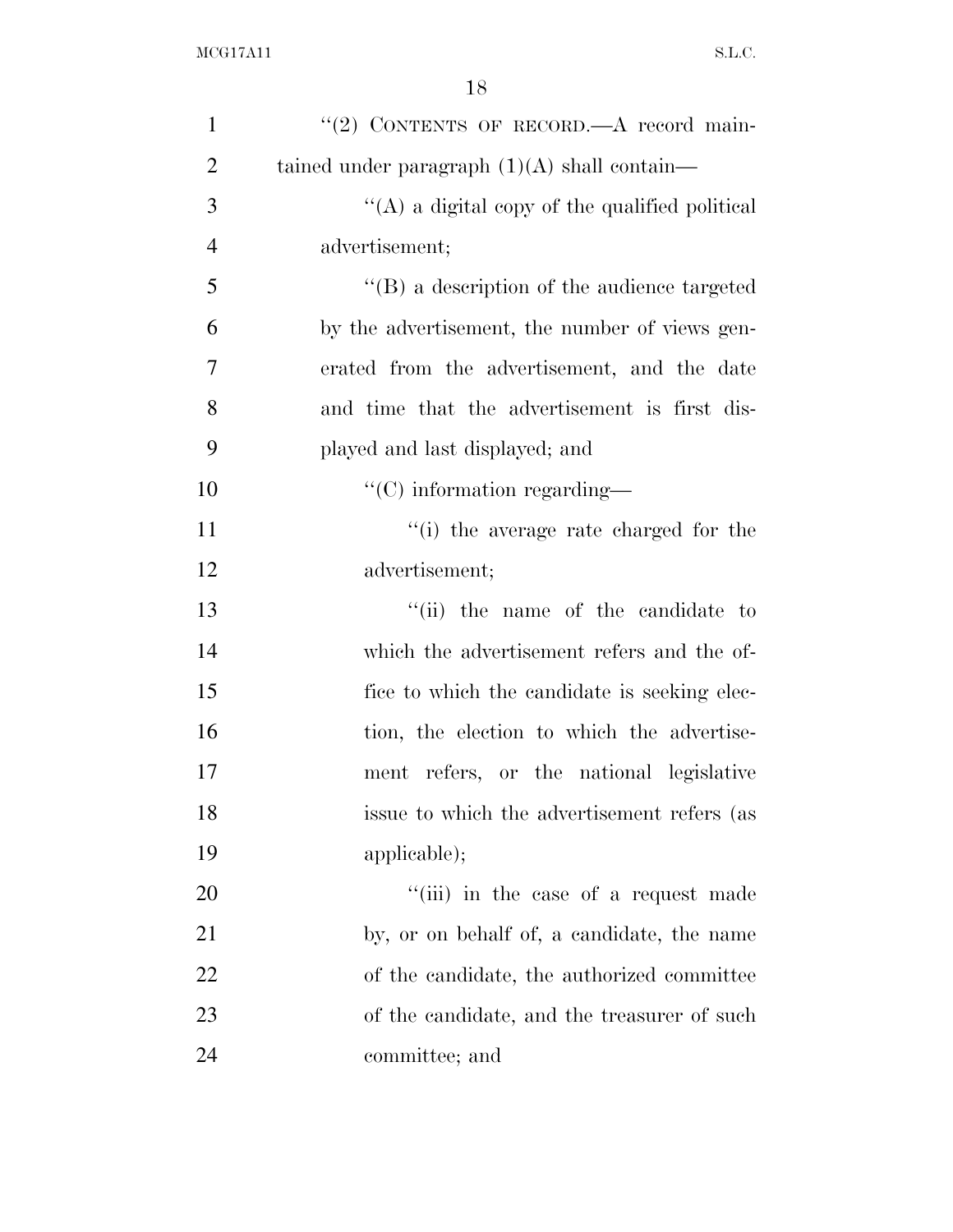| $\mathbf{1}$   | "(iv) in the case of any request not                   |
|----------------|--------------------------------------------------------|
| $\overline{2}$ | described in clause (iii), the name of the             |
| 3              | person purchasing the advertisement, the               |
| $\overline{4}$ | name, address, and phone number of a                   |
| 5              | contact person for such person, and a list             |
| 6              | of the chief executive officers or members             |
| $\overline{7}$ | of the executive committee or of the board             |
| 8              | of directors of such person.                           |
| 9              | "(3) ONLINE PLATFORM.—For purposes of this             |
| 10             | subsection, the term 'online platform' means any       |
| 11             | public-facing website, Web application, or digital ap- |
| 12             | plication (including a social network, ad network, or  |
| 13             | search engine) which—                                  |
| 14             | "(A) sells qualified political advertise-              |
| 15             | ments; and                                             |
| 16             | "(B) has $50,000,000$ or more unique                   |
| 17             | monthly United States visitors or users for a          |
| 18             | majority of months during the preceding 12             |
| 19             | months.                                                |
| 20             | $``(4)$ QUALIFIED POLITICAL ADVERTISEMENT.—            |
| 21             | "(A) IN GENERAL.—For purposes of this                  |
| 22             | subsection, the term 'qualified political adver-       |
| 23             | tisement' means any advertisement (including)          |
| 24             | search engine marketing, display advertise-            |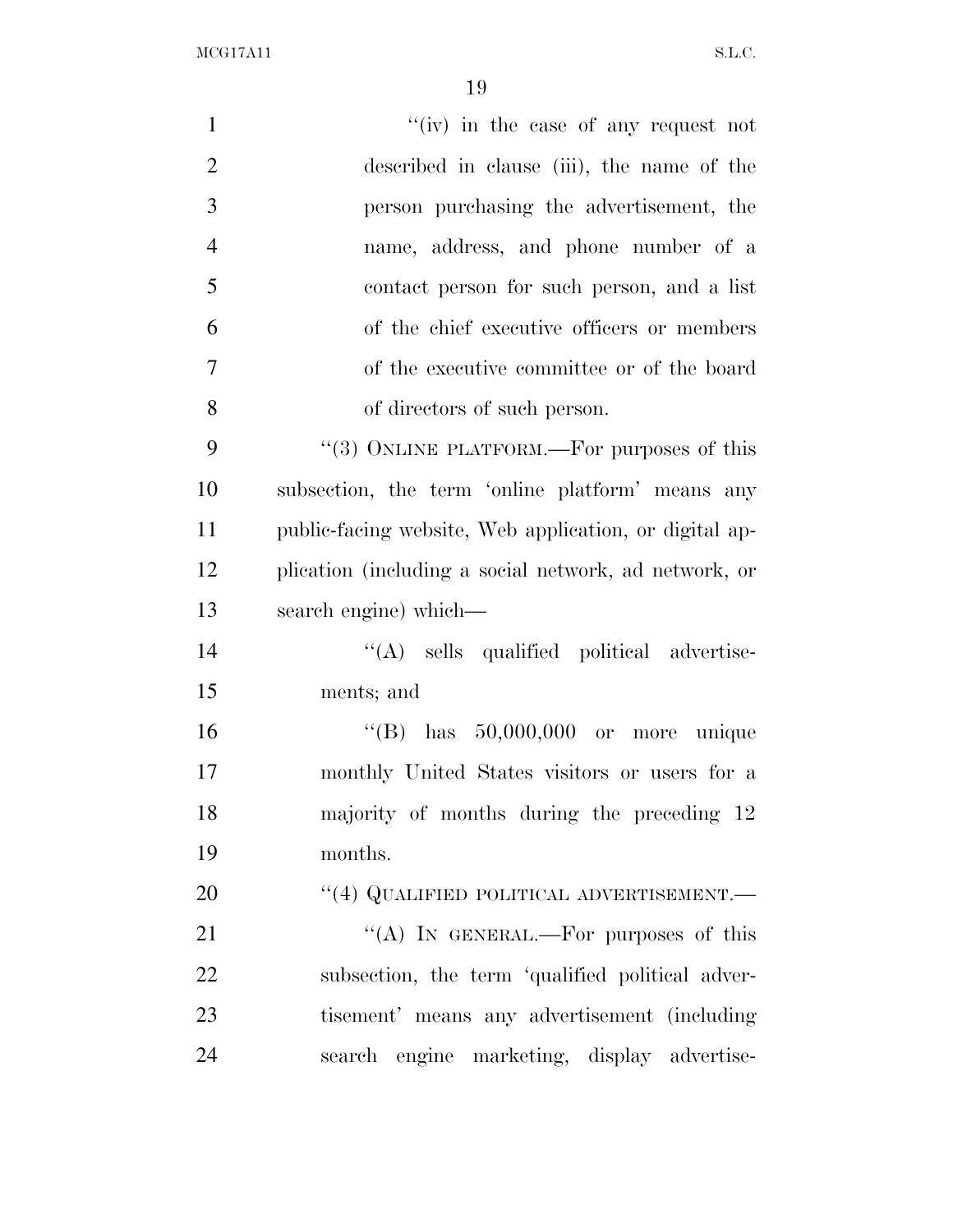| $\mathbf{1}$   | ments, video advertisements, native advertise-          |
|----------------|---------------------------------------------------------|
| $\overline{2}$ | ments, and sponsorships) that—                          |
| 3              | "(i) is made by or on behalf of a can-                  |
| $\overline{4}$ | didate; or                                              |
| 5              | "(ii) communicates a message relating                   |
| 6              | to any political matter of national impor-              |
| 7              | tance, including—                                       |
| 8              | $\lq\lq$ (I) a candidate;                               |
| 9              | $\lq\lq$ (II) any election to Federal of-               |
| 10             | fice; or                                                |
| 11             | "(III) a national legislative issue                     |
| 12             | of public importance                                    |
| 13             | $\cdot\cdot$ (5) TIME TO MAINTAIN FILE.—The informa-    |
| 14             | tion required under this subsection shall be made       |
| 15             | available as soon as possible and shall be retained by  |
| 16             | the online platform for a period of not less than 4     |
| 17             | years.                                                  |
| 18             | $"(6)$ PENALTIES.—For penalties for failure by          |
| 19             | online platforms, and persons requesting to purchase    |
| 20             | a qualified political advertisement on online plat-     |
| 21             | forms, to comply with the requirements of this sub-     |
| 22             | section, see section 309.".                             |
| 23             | (b) RULEMAKING.—Not later than 90 days after the        |
| 24             | date of the enactment of this Act, the Federal Election |
| 25             | Commission shall establish rules—                       |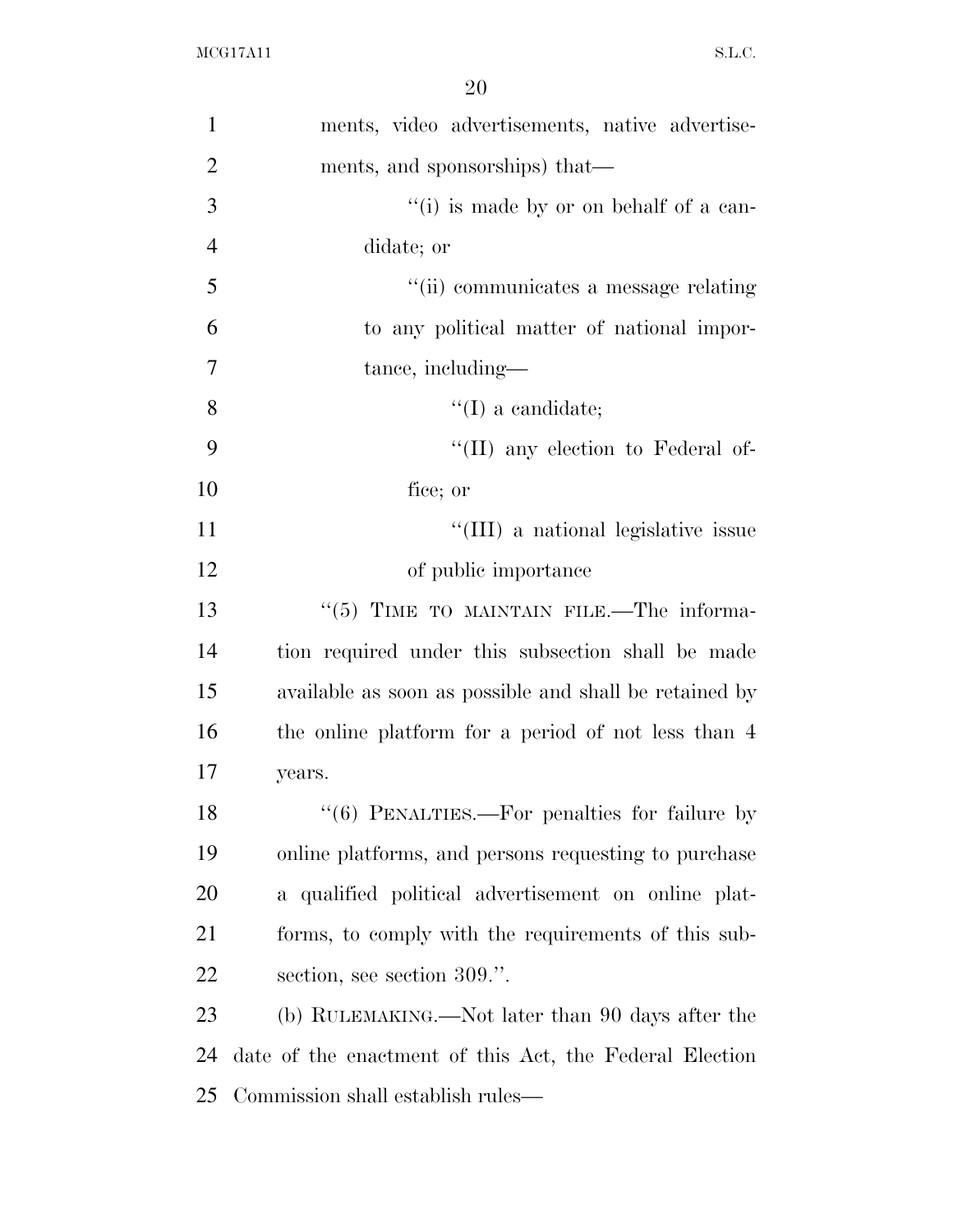| $\mathbf{1}$   | (1) requiring common data formats for the                |
|----------------|----------------------------------------------------------|
| $\overline{2}$ | record required to be maintained under section           |
| 3              | 304(j) of the Federal Election Campaign Act of           |
| $\overline{4}$ | 1971 (as added by subsection $(a)$ ) so that all online  |
| 5              | platforms submit and maintain data online in a com-      |
| 6              | mon, machine-readable and publicly accessible for-       |
| $\tau$         | mat; and                                                 |
| 8              | (2) establishing search interface requirements           |
| 9              | relating to such record, including searches by can-      |
| 10             | didate name, issue, purchaser, and date.                 |
| 11             | (c) REPORTING.—Not later than 2 years after the          |
| 12             | date of the enactment of this Act, and biannually there- |
| 13             | after, the Chairman of the Federal Election Commission   |
| 14             | shall submit a report to Congress on—                    |
| 15             | (1) matters relating to compliance with and the          |
| 16             | enforcement of the requirements of section $304(j)$ of   |
| 17             | the Federal Election Campaign Act of 1971, as            |
| 18             | added by subsection (a);                                 |
| 19             | $(2)$ recommendations for any modifications to           |
| 20             | such section to assist in carrying out its purposes;     |
| 21             | and                                                      |
| 22             | (3) identifying ways to bring transparency and           |
| 23             | accountability to political advertisements distributed   |
| 24             | online for free.                                         |